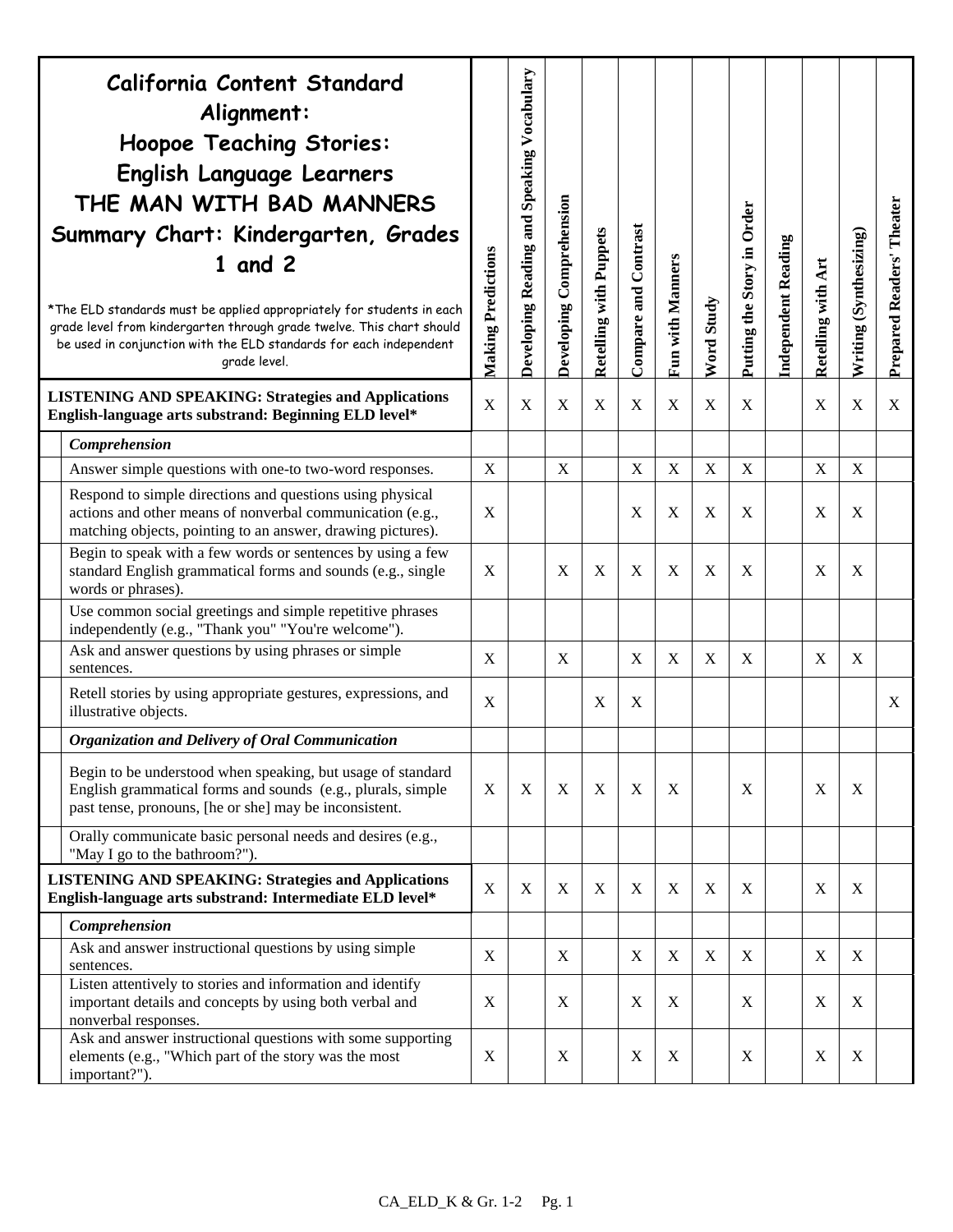| California Content Standard<br>Alignment:<br><b>Hoopoe Teaching Stories:</b><br>English Language Learners<br>THE MAN WITH BAD MANNERS<br>Summary Chart: Kindergarten, Grades<br>$1$ and $2$<br>*The ELD standards must be applied appropriately for students in each<br>grade level from kindergarten through grade twelve. This chart should<br>be used in conjunction with the ELD standards for each independent<br>grade level. | Making Predictions | Developing Reading and Speaking Vocabulary | Developing Comprehension | Retelling with Puppets | Compare and Contrast      | Fun with Manners          | Word Study | Putting the Story in Order | <b>Independent Reading</b> | Retelling with Art        | Writing (Synthesizing) | Prepared Readers' Theater |
|-------------------------------------------------------------------------------------------------------------------------------------------------------------------------------------------------------------------------------------------------------------------------------------------------------------------------------------------------------------------------------------------------------------------------------------|--------------------|--------------------------------------------|--------------------------|------------------------|---------------------------|---------------------------|------------|----------------------------|----------------------------|---------------------------|------------------------|---------------------------|
| Comprehension and Organization and Delivery of Oral<br><b>Communication</b>                                                                                                                                                                                                                                                                                                                                                         |                    |                                            |                          |                        |                           |                           |            |                            |                            |                           |                        |                           |
| Participate in social conversations with peers and adults on<br>familiar topics by asking and answering questions and<br>soliciting information.                                                                                                                                                                                                                                                                                    | X                  | X                                          | X                        |                        | X                         | X                         | X          | X                          |                            | X                         | X                      |                           |
| Organization and Delivery of Oral Communication                                                                                                                                                                                                                                                                                                                                                                                     |                    |                                            |                          |                        |                           |                           |            |                            |                            |                           |                        |                           |
| Make oneself understood when speaking by using consistent<br>standard English grammatical forms and sounds; however,<br>some rules are not followed (e.g., third-person singular, male<br>and female pronouns).                                                                                                                                                                                                                     | X                  | X                                          | X                        | X                      | X                         | $\boldsymbol{\mathrm{X}}$ | X          | X                          |                            | X                         | X                      |                           |
| <b>LISTENING AND SPEAKING: Strategies and Applications</b><br>English-language arts substrand: Advanced ELD level*                                                                                                                                                                                                                                                                                                                  | X                  | X                                          | X                        |                        | X                         |                           |            |                            |                            |                           |                        |                           |
| Comprehension                                                                                                                                                                                                                                                                                                                                                                                                                       |                    |                                            |                          |                        |                           |                           |            |                            |                            |                           |                        |                           |
| Demonstrate understanding of most idiomatic expressions<br>(e.g., "Give me a hand") by responding to such expressions<br>and using them appropriately.                                                                                                                                                                                                                                                                              |                    |                                            |                          |                        |                           |                           |            |                            |                            |                           |                        |                           |
| Organization and Delivery of Oral Communication                                                                                                                                                                                                                                                                                                                                                                                     |                    |                                            |                          |                        |                           |                           |            |                            |                            |                           |                        |                           |
| Negotiate and initiate social conversations by questioning,<br>restating, soliciting information, and paraphrasing the<br>communication of others.                                                                                                                                                                                                                                                                                  |                    | X                                          | X                        |                        | $\boldsymbol{\mathrm{X}}$ |                           |            |                            |                            |                           |                        |                           |
| <b>READING: Word Analysis, Fluency, and Systematic</b><br><b>Vocabulary Development</b><br>English-language arts substrand: Beginning ELD level*                                                                                                                                                                                                                                                                                    | X                  | X                                          | X                        |                        | X                         |                           | X          |                            | X                          | X                         | X                      |                           |
| <b>Phonemic Awareness and Decoding and Word Recognition</b>                                                                                                                                                                                                                                                                                                                                                                         |                    |                                            |                          |                        |                           |                           |            |                            |                            |                           |                        |                           |
| Recognize and produce the English phonemes that are like the<br>phonemes students hear and produce in their primary<br>language.                                                                                                                                                                                                                                                                                                    | $\mathbf X$        | X                                          | X                        | X                      | X                         |                           | X          | $\mathbf X$                | X                          | $\boldsymbol{\mathrm{X}}$ | $\mathbf X$            | X                         |
| Recognize and produce English phonemes that are unlike the<br>phonemes students hear and produce in their primary<br>language.                                                                                                                                                                                                                                                                                                      | X                  | X                                          | X                        | $\mathbf X$            | X                         |                           | X          | $\boldsymbol{\mathrm{X}}$  | X                          | X                         | $\mathbf X$            | X                         |
| Phonemic Awareness, Decoding and Word Recognition,<br><b>Concepts About Print</b>                                                                                                                                                                                                                                                                                                                                                   |                    |                                            |                          |                        |                           |                           |            |                            |                            |                           |                        |                           |
| Produce most English phonemes while beginning to read<br>aloud.                                                                                                                                                                                                                                                                                                                                                                     | X                  |                                            |                          | X                      |                           |                           | X          | X                          | X                          | X                         | $\mathbf X$            | X                         |
| <b>Vocabulary and Concept Development</b>                                                                                                                                                                                                                                                                                                                                                                                           |                    |                                            |                          |                        |                           |                           |            |                            |                            |                           |                        |                           |
| Produce simple vocabulary (single words or very short<br>phrases) to communicate basic needs in social and academic<br>settings (e.g., locations, greetings, classroom objects).                                                                                                                                                                                                                                                    |                    |                                            |                          |                        |                           |                           |            |                            |                            | X                         | X                      |                           |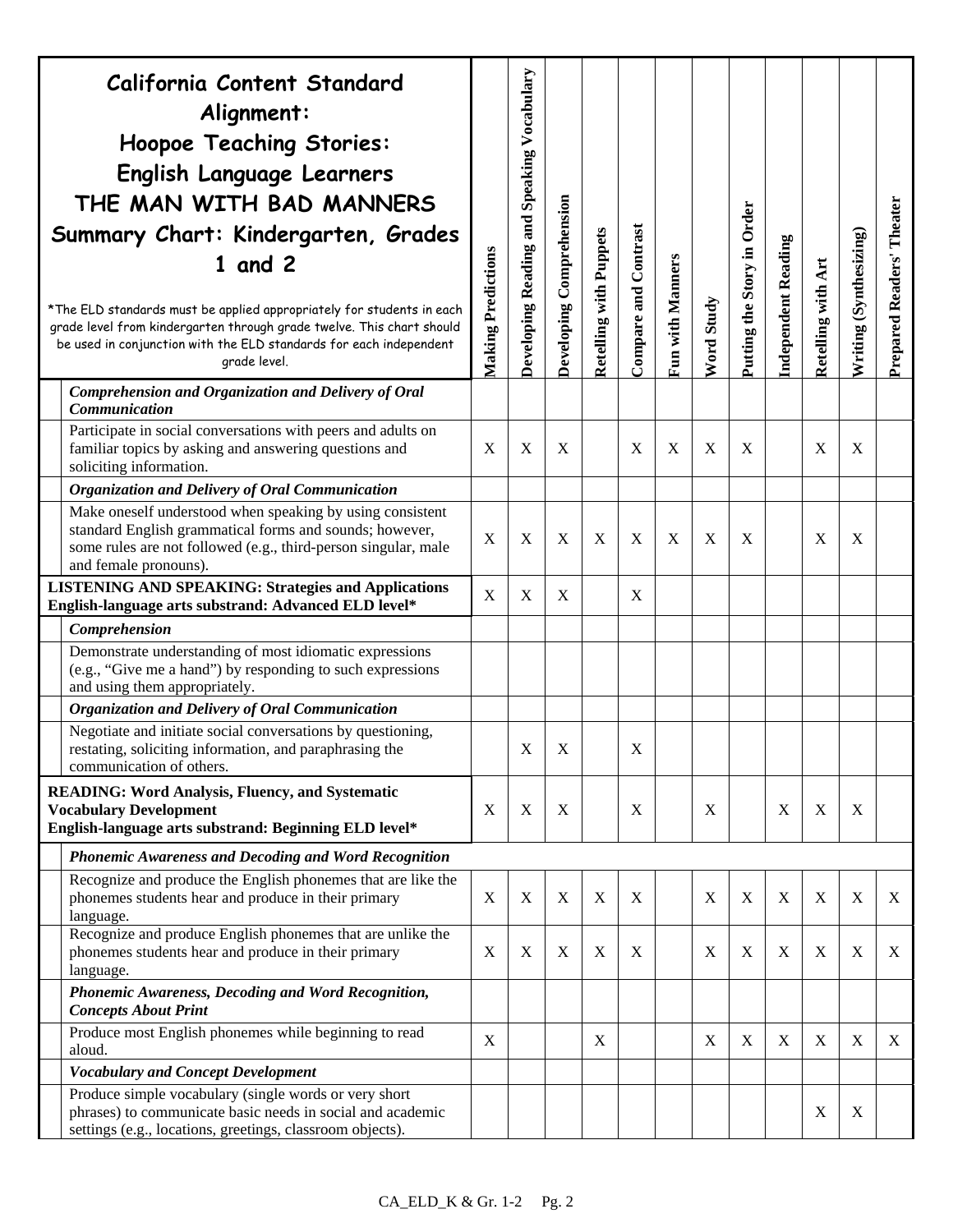| California Content Standard<br>Alignment:<br>Hoopoe Teaching Stories:<br>English Language Learners<br>THE MAN WITH BAD MANNERS<br>Summary Chart: Kindergarten, Grades<br>$1$ and $2$<br>*The ELD standards must be applied appropriately for students in each<br>grade level from kindergarten through grade twelve. This chart should<br>be used in conjunction with the ELD standards for each independent<br>grade level. | Making Predictions | Developing Reading and Speaking Vocabulary | Developing Comprehension | Retelling with Puppets | Compare and Contrast | Fun with Manners | Word Study                | Putting the Story in Order | <b>Independent Reading</b> | Retelling with Art | Writing (Synthesizing)    | Prepared Readers' Theater |
|------------------------------------------------------------------------------------------------------------------------------------------------------------------------------------------------------------------------------------------------------------------------------------------------------------------------------------------------------------------------------------------------------------------------------|--------------------|--------------------------------------------|--------------------------|------------------------|----------------------|------------------|---------------------------|----------------------------|----------------------------|--------------------|---------------------------|---------------------------|
| Demonstrate comprehension of simple vocabulary with an<br>appropriate action.                                                                                                                                                                                                                                                                                                                                                | X                  |                                            |                          |                        |                      |                  | $\boldsymbol{\mathrm{X}}$ | X                          |                            | X                  | X                         |                           |
| Retell stories by using simple words, phrases, and sentences.                                                                                                                                                                                                                                                                                                                                                                | $\mathbf X$        |                                            | X                        | $\mathbf X$            |                      |                  |                           | X                          |                            |                    | $\boldsymbol{\mathrm{X}}$ | $\mathbf X$               |
| Recognize simple affixes (e.g., educate, education), prefixes<br>(e.g., dislike, preheat), synonyms (e.g., big, large) and<br>antonyms (e.g., hot, cold).                                                                                                                                                                                                                                                                    |                    |                                            |                          |                        |                      |                  |                           |                            |                            |                    |                           |                           |
| Begin to use knowledge of simple affixes, prefixes, synonyms,<br>and antonyms to interpret the meaning of unknown words.                                                                                                                                                                                                                                                                                                     |                    |                                            |                          |                        |                      |                  |                           |                            |                            |                    |                           |                           |
| Recognize the difference between the use of the first- and<br>third-person points of view in phrases or simple sentences.                                                                                                                                                                                                                                                                                                    |                    |                                            |                          |                        |                      |                  |                           |                            |                            |                    |                           |                           |
| <b>READING: Word Analysis, Fluency, and Systematic</b><br><b>Vocabulary Development</b><br>English-language arts substrand: Intermediate ELD level*                                                                                                                                                                                                                                                                          | X                  | X                                          | X                        | X                      | X                    |                  | X                         | X                          | X                          |                    | X                         | X                         |
| Phonemic Awareness, Decoding and Word Recognition,<br><b>Concepts About Print</b>                                                                                                                                                                                                                                                                                                                                            |                    |                                            |                          |                        |                      |                  |                           |                            |                            |                    |                           |                           |
| Produce English phonemes while reading aloud                                                                                                                                                                                                                                                                                                                                                                                 | X                  | X                                          |                          | X                      |                      |                  | X                         | $\mathbf X$                | X                          |                    | X                         | X                         |
| Recognize sound/symbol relationships and basic word-<br>formation rules in written text (e.g., basic syllabication rules<br>and phonics).                                                                                                                                                                                                                                                                                    | X                  |                                            |                          |                        |                      |                  |                           |                            | X                          |                    |                           |                           |
| Apply knowledge of English phonemes in oral and silent<br>reading to derive meaning from literature and texts in content<br>areas.                                                                                                                                                                                                                                                                                           | X                  |                                            |                          |                        |                      |                  | $\mathbf X$               |                            | X                          |                    |                           |                           |
| <b>Vocabulary and Concept Development</b>                                                                                                                                                                                                                                                                                                                                                                                    |                    |                                            |                          |                        |                      |                  |                           |                            |                            |                    |                           |                           |
| Use more complex vocabulary and sentences to communicate<br>needs and express ideas in a wider variety of social and<br>academic settings.                                                                                                                                                                                                                                                                                   | X                  |                                            | X                        |                        |                      |                  |                           | X                          |                            |                    |                           |                           |
| Recognize simple antonyms and synonyms (e.g., good, bad,<br>blend, mix) in written text. Expand recognition of them and<br>begin to use appropriately.                                                                                                                                                                                                                                                                       |                    | X                                          |                          |                        |                      | X                |                           |                            |                            |                    |                           |                           |
| Apply knowledge of vocabulary to discussions related to<br>reading tasks.                                                                                                                                                                                                                                                                                                                                                    | $\mathbf X$        | $\mathbf X$                                | X                        |                        |                      | X                | $\mathbf X$               | X                          |                            |                    |                           |                           |
| Read simple vocabulary, phrases, and sentences<br>independently.                                                                                                                                                                                                                                                                                                                                                             | $\mathbf X$        | X                                          |                          | X                      |                      |                  | X                         | $\mathbf X$                | X                          |                    |                           | X                         |
| Read narrative and expository texts aloud with correct pacing,<br>intonation, and expression.                                                                                                                                                                                                                                                                                                                                | X                  |                                            |                          | X                      |                      |                  |                           |                            |                            |                    |                           | X                         |
| Use expanded vocabulary and descriptive words in oral and<br>written response to written texts.                                                                                                                                                                                                                                                                                                                              |                    |                                            | X                        |                        | X                    |                  |                           |                            |                            |                    |                           |                           |
| Recognize and understand simple idioms, analogies, and<br>figures of speech in written text.                                                                                                                                                                                                                                                                                                                                 |                    |                                            |                          |                        |                      |                  |                           |                            |                            |                    |                           |                           |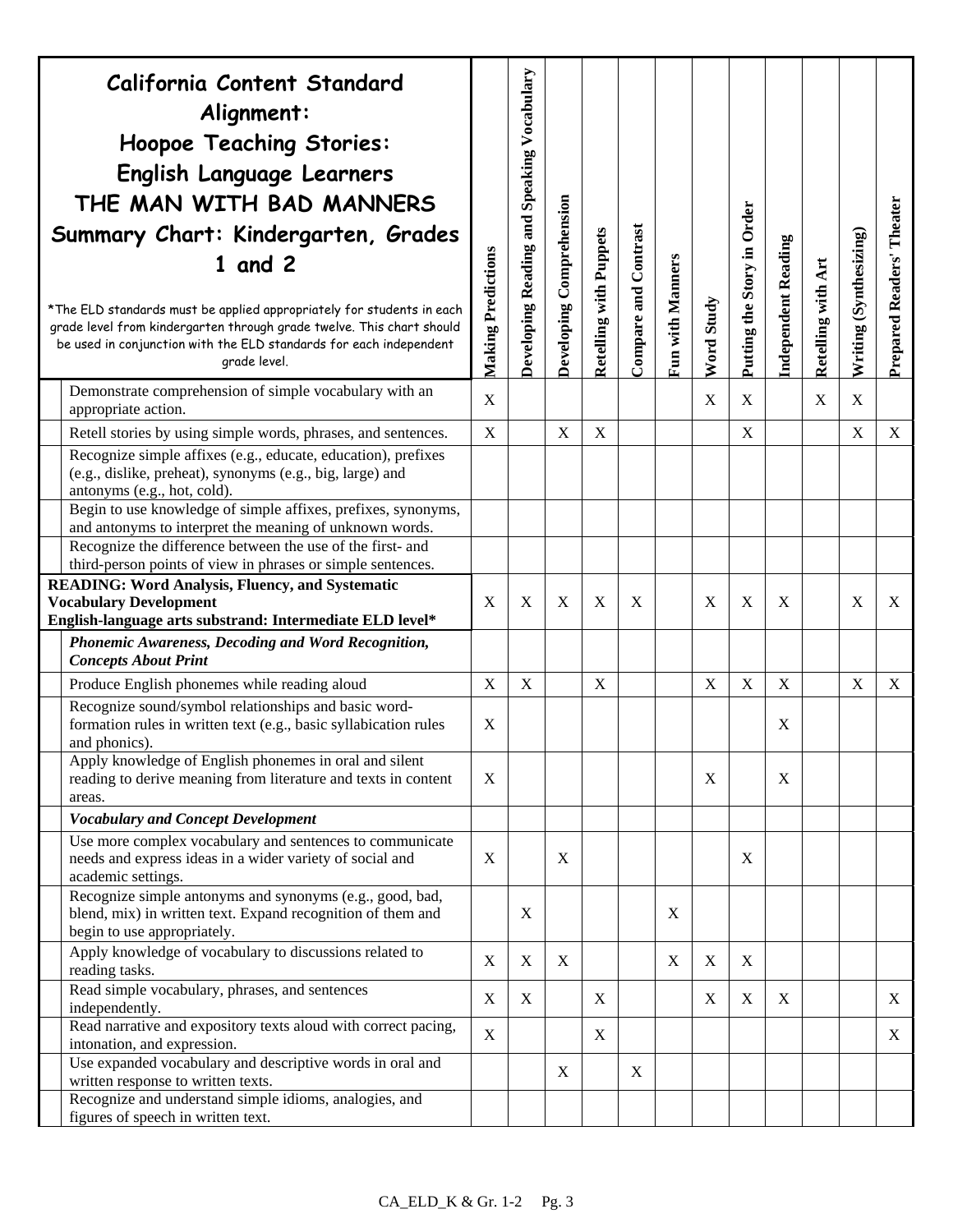| California Content Standard<br>Alignment:<br><b>Hoopoe Teaching Stories:</b><br>English Language Learners<br>THE MAN WITH BAD MANNERS<br>Summary Chart: Kindergarten, Grades<br>$1$ and $2$<br>*The ELD standards must be applied appropriately for students in each<br>grade level from kindergarten through grade twelve. This chart should<br>be used in conjunction with the ELD standards for each independent<br>grade level. | <b>Making Predictions</b> | Developing Reading and Speaking Vocabulary | Developing Comprehension | <b>Retelling with Puppets</b> | Compare and Contrast | Fun with Manners | <b>Word Study</b> | Putting the Story in Order | <b>Independent Reading</b> | Retelling with Art | Writing (Synthesizing) | Prepared Readers' Theater |
|-------------------------------------------------------------------------------------------------------------------------------------------------------------------------------------------------------------------------------------------------------------------------------------------------------------------------------------------------------------------------------------------------------------------------------------|---------------------------|--------------------------------------------|--------------------------|-------------------------------|----------------------|------------------|-------------------|----------------------------|----------------------------|--------------------|------------------------|---------------------------|
| Recognize that some words have multiple meanings and apply<br>this knowledge to written text.                                                                                                                                                                                                                                                                                                                                       |                           |                                            |                          |                               |                      |                  |                   |                            |                            |                    |                        |                           |
| Recognize the function of connectors in written text (e.g., first,<br>then, after that, finally).                                                                                                                                                                                                                                                                                                                                   |                           |                                            |                          |                               |                      |                  |                   |                            |                            |                    |                        |                           |
| <b>READING: Word Analysis, Fluency, and Systematic</b><br><b>Vocabulary Development</b><br>English-language arts substrand: Advanced ELD level*                                                                                                                                                                                                                                                                                     | X                         | $\mathbf{X}$                               |                          |                               |                      |                  |                   |                            | X                          |                    |                        |                           |
| Phonemic Awareness, Decoding and Word Recognition,<br><b>Concepts About Print</b>                                                                                                                                                                                                                                                                                                                                                   | X                         | X                                          |                          |                               |                      |                  |                   |                            |                            |                    |                        |                           |
| Apply knowledge of sound/symbol relationships and basic<br>word formation rules to derive meaning from written text (e.g.,<br>basic syllabication rules, regular and irregular plurals, and<br>basic phonics).                                                                                                                                                                                                                      | X                         |                                            |                          |                               |                      |                  |                   |                            | X                          |                    |                        |                           |
| <b>Vocabulary and Concept Development</b>                                                                                                                                                                                                                                                                                                                                                                                           |                           |                                            |                          |                               |                      |                  |                   |                            |                            |                    |                        |                           |
| Apply knowledge of academic and social vocabulary while<br>reading independently.                                                                                                                                                                                                                                                                                                                                                   |                           |                                            |                          |                               |                      |                  |                   |                            | X                          |                    |                        |                           |
| Be able to use a standard dictionary to find the meanings of<br>unfamilar words.                                                                                                                                                                                                                                                                                                                                                    |                           |                                            |                          |                               |                      |                  |                   |                            |                            |                    |                        |                           |
| Interpret the meaning of unknown words by using knowledge<br>gained from previously read text.                                                                                                                                                                                                                                                                                                                                      | X                         | $\boldsymbol{X}$                           |                          |                               |                      |                  |                   |                            | X                          |                    |                        |                           |
| Understand idioms, analogies, and metaphors in conversation<br>and written text.                                                                                                                                                                                                                                                                                                                                                    |                           |                                            |                          |                               |                      |                  |                   |                            |                            |                    |                        |                           |
| <b>READING: Reading Comprehension</b><br>English-language substrand: Beginning ELD level*                                                                                                                                                                                                                                                                                                                                           | X                         | X                                          | $\boldsymbol{X}$         | $\boldsymbol{\mathrm{X}}$     | $\boldsymbol{X}$     | $\mathbf X$      | X                 | $\mathbf X$                | X                          | $\mathbf X$        | X                      | X                         |
| Comprehension and Analysis of Grade-Level Appropriate Text                                                                                                                                                                                                                                                                                                                                                                          |                           |                                            |                          |                               |                      |                  |                   |                            |                            |                    |                        |                           |
| Respond orally to stories read aloud and use physical actions<br>and other means of nonverbal communicaton (e.g., matching<br>objects, pointing to an answer, drawing pictures).                                                                                                                                                                                                                                                    | X                         |                                            |                          | X                             | X                    |                  |                   | X                          |                            |                    |                        | X                         |
| Respond orally to stories read aloud, giving one- to two-word<br>responses in answer to factual comprehension questions (who,<br>what, when, where, and how).                                                                                                                                                                                                                                                                       | X                         |                                            |                          |                               | X                    |                  |                   | X                          |                            |                    |                        |                           |
| Understand and follow simple one-step directions for<br>classroom related activities.                                                                                                                                                                                                                                                                                                                                               | X                         | $\boldsymbol{X}$                           | X                        | X                             | X                    | X                | X                 | X                          | $\boldsymbol{X}$           | X                  | X                      | X                         |
| <b>Structural Features of Informational Materials</b>                                                                                                                                                                                                                                                                                                                                                                               |                           |                                            |                          |                               |                      |                  |                   |                            |                            |                    |                        |                           |
| Identify the basic sequence of events in stories read aloud,<br>using important words or visual representations, such as<br>pictures and story frames.                                                                                                                                                                                                                                                                              | X                         |                                            |                          |                               |                      |                  |                   | X                          |                            |                    |                        |                           |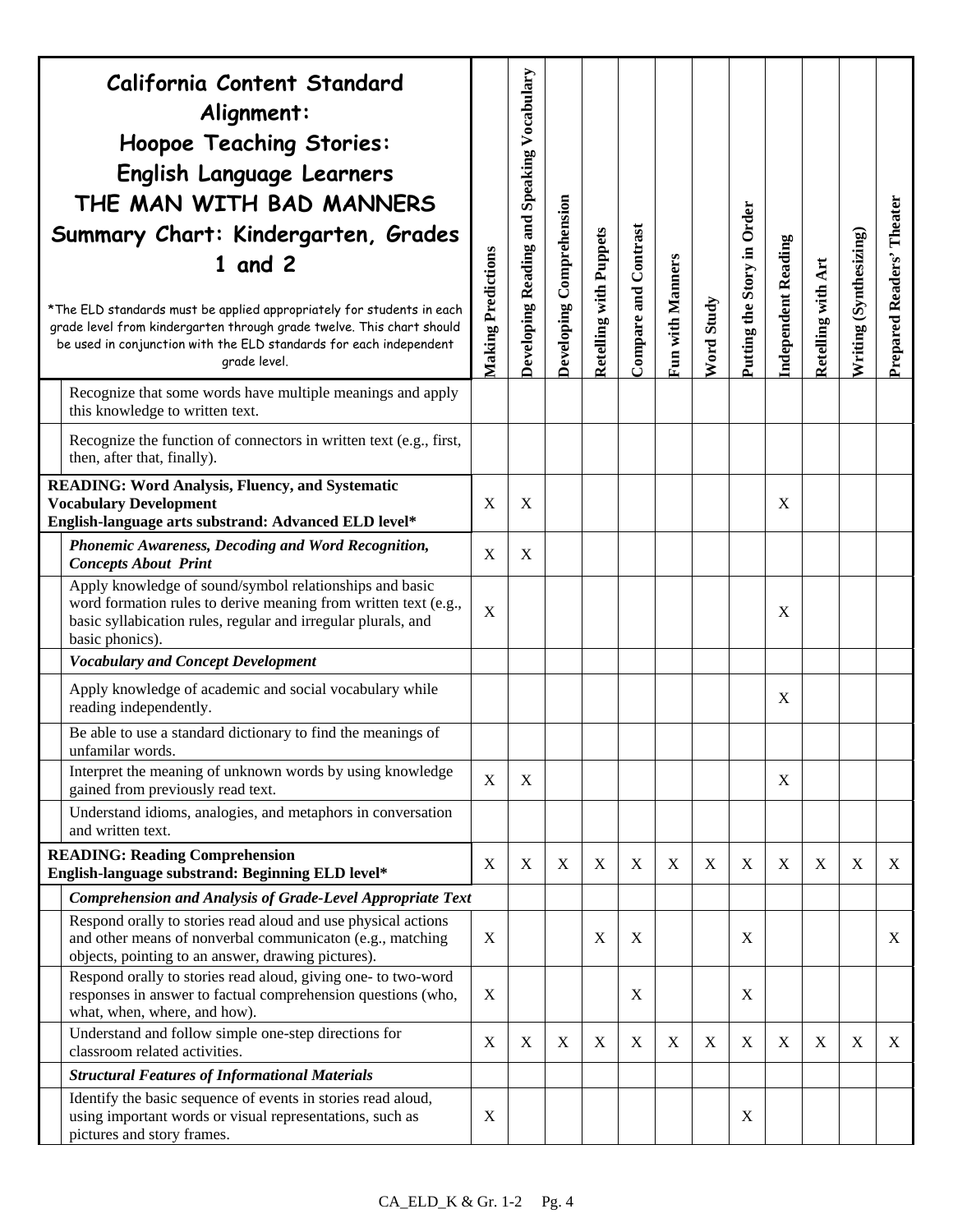| California Content Standard<br>Alignment:<br><b>Hoopoe Teaching Stories:</b><br>English Language Learners<br>THE MAN WITH BAD MANNERS<br>Summary Chart: Kindergarten, Grades<br>$1$ and $2$<br>*The ELD standards must be applied appropriately for students in each<br>grade level from kindergarten through grade twelve. This chart should<br>be used in conjunction with the ELD standards for each independent<br>grade level. | Making Predictions        | Developing Reading and Speaking Vocabulary | Developing Comprehension | <b>Retelling with Puppets</b> | Compare and Contrast | Fun with Manners | Word Study | Putting the Story in Order | <b>Independent Reading</b> | Retelling with Art | Writing (Synthesizing) | Prepared Readers' Theater |
|-------------------------------------------------------------------------------------------------------------------------------------------------------------------------------------------------------------------------------------------------------------------------------------------------------------------------------------------------------------------------------------------------------------------------------------|---------------------------|--------------------------------------------|--------------------------|-------------------------------|----------------------|------------------|------------|----------------------------|----------------------------|--------------------|------------------------|---------------------------|
| Respond orally to stories read aloud, using phrases or simple<br>sentences to answer factual comprehension questions.                                                                                                                                                                                                                                                                                                               | $\mathbf X$               |                                            |                          |                               | X                    |                  |            | $\boldsymbol{\mathrm{X}}$  |                            |                    |                        |                           |
| <b>READING: Reading Comprehension</b><br>English-language arts substrand: Intermediate ELD level*                                                                                                                                                                                                                                                                                                                                   | X                         |                                            |                          |                               |                      |                  |            | X                          |                            |                    |                        |                           |
| Comprehension and Analysis of Grade-Level-Appropriate Text                                                                                                                                                                                                                                                                                                                                                                          |                           |                                            |                          |                               |                      |                  |            |                            |                            |                    |                        |                           |
| Understand and follow simple written directions for classroom<br>related-activities.                                                                                                                                                                                                                                                                                                                                                |                           |                                            |                          |                               |                      |                  |            |                            |                            |                    |                        |                           |
| Read text and orally identify the main ideas and draw<br>inferences about the text by using detailed sentences.                                                                                                                                                                                                                                                                                                                     | X                         |                                            |                          |                               |                      |                  |            | X                          |                            |                    |                        |                           |
| Read and identify basic text features, such as the title, table of<br>contents, and chapter headings.                                                                                                                                                                                                                                                                                                                               |                           |                                            |                          |                               |                      |                  |            |                            |                            |                    |                        |                           |
| Respond to comprehension questions about text by using<br>detailed sentences (e.g., "The brown bear lives with his family<br>in the forest").                                                                                                                                                                                                                                                                                       | X                         |                                            |                          |                               |                      |                  |            | X                          |                            |                    |                        |                           |
| <b>Structural Features of Informational Materials</b>                                                                                                                                                                                                                                                                                                                                                                               |                           |                                            |                          |                               |                      |                  |            |                            |                            |                    |                        |                           |
| Identify, using key words or phrases, the basic sequence of<br>events in stories read.                                                                                                                                                                                                                                                                                                                                              | X                         |                                            |                          |                               |                      |                  |            | X                          |                            |                    |                        |                           |
| <b>READING: Reading Comprehension</b><br>English-language arts substrand: Advanced ELD level*                                                                                                                                                                                                                                                                                                                                       | $\boldsymbol{\mathrm{X}}$ |                                            |                          |                               | X                    |                  |            | X                          |                            |                    |                        |                           |
| Comprehension and Analysis of Grade-Level-Appropriate Text                                                                                                                                                                                                                                                                                                                                                                          |                           |                                            |                          |                               |                      |                  |            |                            |                            |                    |                        |                           |
| Read and orally respond to familiar stories and other texts by<br>answering factual comprehension questions about cause-and-<br>effect relationships.                                                                                                                                                                                                                                                                               | $\boldsymbol{\mathrm{X}}$ |                                            |                          |                               | X                    |                  |            | X                          |                            |                    |                        |                           |
| Read and orally respond to stories and texts from content areas<br>by restating facts and details to clarify ideas.                                                                                                                                                                                                                                                                                                                 | X                         |                                            |                          |                               |                      |                  |            | X                          |                            |                    |                        |                           |
| Explain how understanding of text is affected by patterns of<br>organization, repetition of main ideas, syntax, and word<br>choice.                                                                                                                                                                                                                                                                                                 |                           |                                            |                          |                               |                      |                  |            |                            |                            |                    |                        |                           |
| Write a brief summary (two or three paragraphs) of a story.                                                                                                                                                                                                                                                                                                                                                                         |                           |                                            |                          |                               |                      |                  |            |                            |                            |                    |                        |                           |